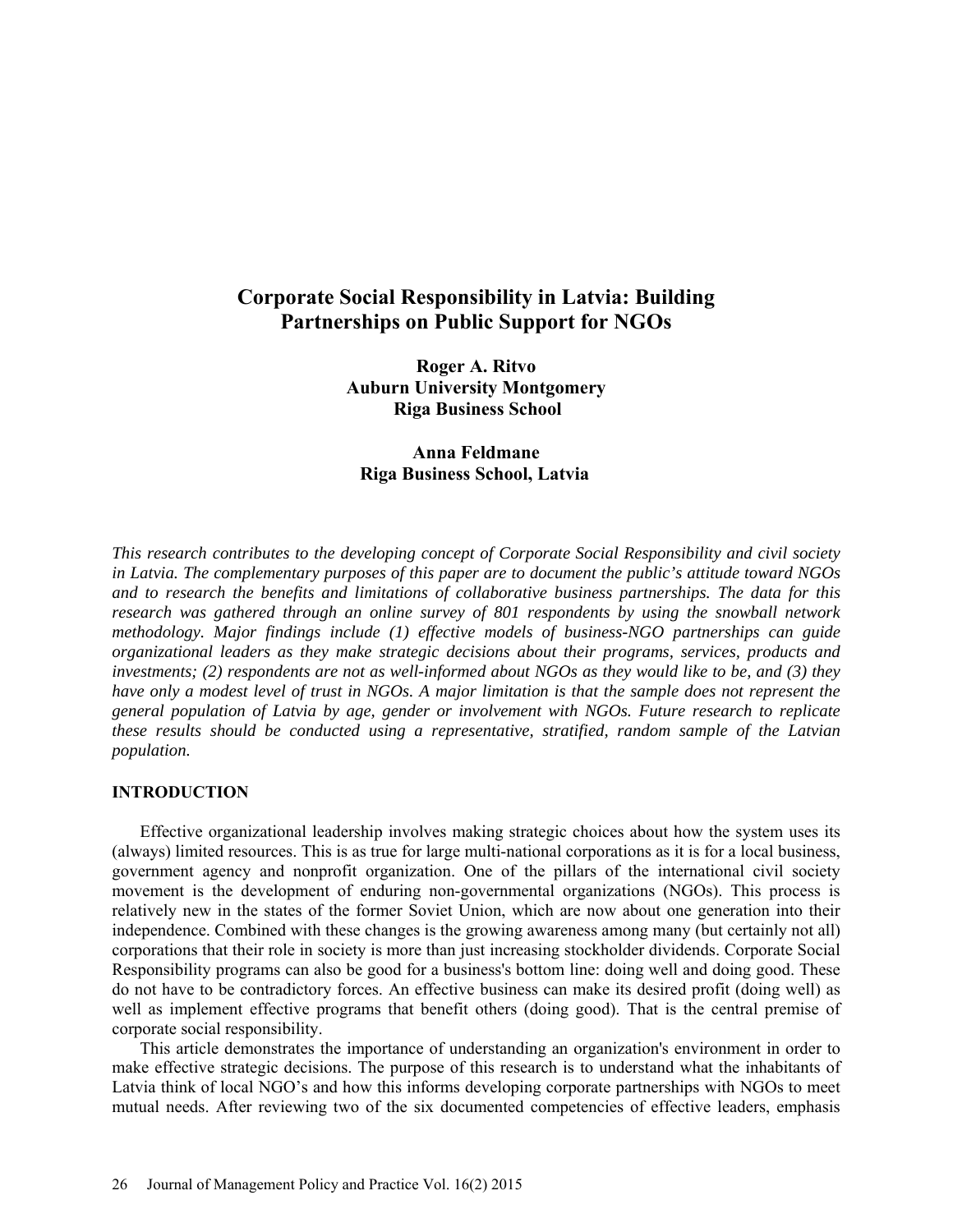shifts to the broader topic of corporate social responsibility. Within this framework, it is critical for leaders in both nonprofit and for-profit systems to understand public attitudes toward NGOs. After conducting research in Latvia with 801 respondents through the online website surveymonkey.com, the results provide guidance for building effective partnerships.

### **LEADERSHIP COMPETENCIES**

Previous research has defined six leadership competencies of effective NGO leaders and governance structures: strategic, educational, political, interpersonal, analytical and contextual competencies (Holland & Ritvo, 2008). Of these, understanding the context of an NGO will enhance effective strategic thinking and planning. These are the two competencies most directly relevant for this research.

The strategic competency stresses that effective NGO leaders are able to envision and shape the organization's directions and devise a strategic (3 - 7 years) approach to its future. "(They) cultivate and concentrate on procedures that sharpen the organization priorities; direct their attention to decisions of strategic or symbolic magnitude; anticipate and resolve potential problems and set priorities and stick to them" (p .135-136).

The contextual dimension aligns knowledge of the culture, program, norms, values, programs and services offered by an NGO with external environmental changes. This means that the top leaders must be conversant in the broader issues facing their sector in society. For example, a mental health center staff should understand how public attitudes impact their funding, programs, clients, ability to expand and even where they may locate a facility. NGOs in the broad field of cultural and performing arts must realize that many support their efforts while others think that cultural events draw resources from more important human needs (such as food, clothes, shelter, jobs). This article builds a case that NGO strategic goals can be enhanced through the contextual understanding of the public's attitudes toward their programs and services (Holland and Ritvo, 2008).

#### **NGOs IN LATVIA**

One of the three Baltic countries, Latvia has an estimated population of 2.1 million people, the majority of whom are Latvian (61%) and Russian (26%); the rest define themselves mostly as Belarusian, Ukrainian, Polish, or Lithuanian (CIA, 2014). The Republic of Latvia declared independence on November 18, 1918. Latvia is a member of the United Nations, NATO and the European Union (EU).

There are 19,255 NGOs that are registered in Latvia, although the actual number in operation at any time is much less. Of the 13,623 associations and 1044 foundations, it is estimated that about 30% are not active (NGO.lv, 2013). Most are involved in culture or leisure activities, economic development, property management, community decision-making, protecting vulnerable populations such as children, prisoners, people with disabilities, and women, encouraging open and civil society structures and processes (ngonorway.com, 2014a).

As the former Soviet states became independent and international philanthropy augmented internal funding, donors "embraced the idea of civil society development as critical to democratization, and the multitude of activities and programs needed to establish a non-business, non-governmental independent sector" (Ishkanian, 2004). Despite this strong support for developing NGOs in the post-Soviet states (often funded by the Soros Foundation's Open Society Initiatives), a recent report from the Swiss Ministry of Foreign Affairs (2014) noted that "After Latvia's accession to the EU, foreign support for NGOs has been significantly reduced, but needs especially in the social sector are still immense". If this continues, then NGOs will be encouraged to seek new avenues of support, which could make business partnerships a viable option.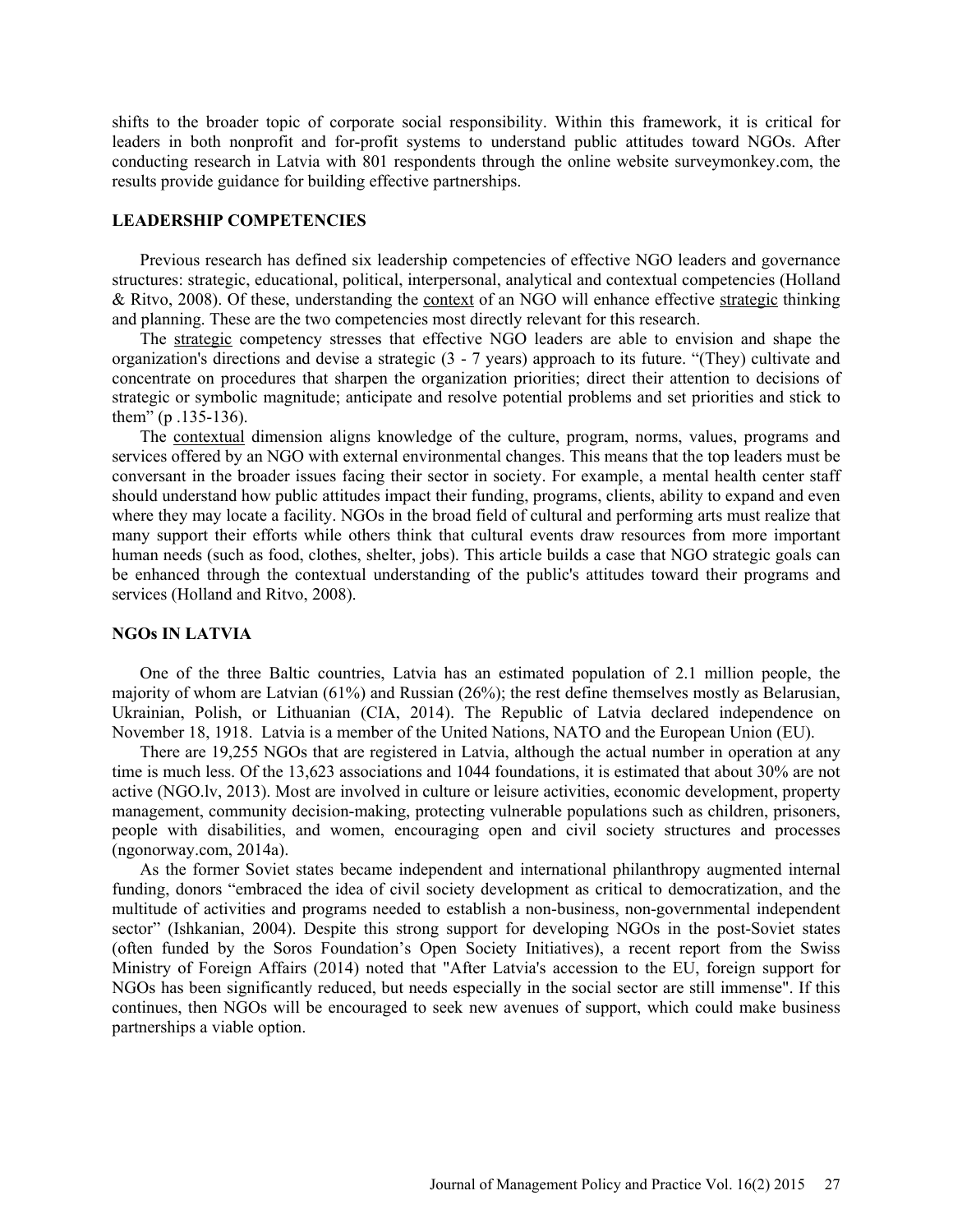## **CIVIL SOCIETY AND CORPORATE SOCIAL RESPONSIBILITY (CSR)**

Petersons and King's (2009) 'benchmark" "survey show(ed that) understanding and CSR applications (are) at a very early stage of development." As a new member of the European Union, Latvia may be aware of the clearly developing priorities it has for developing CSR initiatives and programs. A European Commission (2011) study recommended courses of action to encourage Corporate Social Responsibility. As a strategic decision, the Commission defines CSR as "the responsibility of enterprises for their impacts on society" (p. 6). "The European business community should aspire to be amongst the most trusted groups in society. There is frequently a gap between citizens' expectations and what they perceive to be the reality of business behavior. This gap is caused partly by instances of irresponsible behavior by some enterprises, as well as by cases of some enterprises exaggerating their environmental or social credentials" (p. 9). This concern about expectations relates directly to this research; it gauges the public's awareness and support of NGOs in Latvia, a new member of the EU.

This is not just a European Union, Latvian or Western concern. CSR is becoming a world-wide movement. It involves 'doing well by doing good.' This perspective was recently underscored by Praful Patel, India's Minister of Union Heavy Industries and Public Enterprises: "the corporate sector cannot avoid its responsibility of improving the lives of people, since it has benefited from the overall development process" and must find mechanisms to help the society in which it functions, from which it earns its revenues (Business Standard, 2014).

Almost a decade ago, these sentiments were stated clearly by Oskars Kastens, Latvia's Special Assignments Minister for Social Integration. His priorities included the "development and strengthening of civic society. … Mr. Kastens also noted that in the area of integration it is very important to settle the NGO issue, to support and achieve the involvement of a larger part of society into NGO activities and in decision-making processes. He emphasized that NGOs are an essential element in the strengthening of civic society" (Latvian Embassy in Denmark, 2006).

U.S. Secretary of State John Kerry (2014) recently stated: "An empowered civil society is the foundation of every successful democracy here because in the end, our most enduring relationships, most consequential relationships are not with one particular government at one moment in time. It's not with those who are in power for the short run. The legacy is really shaped by the people of a country who stand on principle for the long haul. Supporting these efforts can come from grants, technical assistance, needed equipment and public support and recognition of significant accomplishments."

#### **OBJECTIVES OF THE STUDY**

This study is designed to achieve the following objectives:

- 1. To document contemporary attitudes toward NGOs in Latvia;
- 2. To suggest ways how NGOs can form effective alliances and partnerships to extend their programs, services and missions;
- 3. To suggest how the aspirations and values of the corporate social responsibility movement can influence executive decision makers to view partnerships with NGOs as being of mutual benefit.

## **METHODOLOGY**

The snowball technique of sample development is simple and straight-forward. An initial cohort shares the research questionnaire with family, friends, associates, colleagues or even strangers. These individuals in turn continue the pattern until either a targeted sample size is reached or a deadline closes the data collection period. From early September until early December 2014, respondents used an anonymous questionnaire in Latvian and Russian on a SurveyMonkey.com webpage. Selected interviews were conducted during this period with leaders in both large and small, newly developed and longestablished NGOs in Riga, Latvia.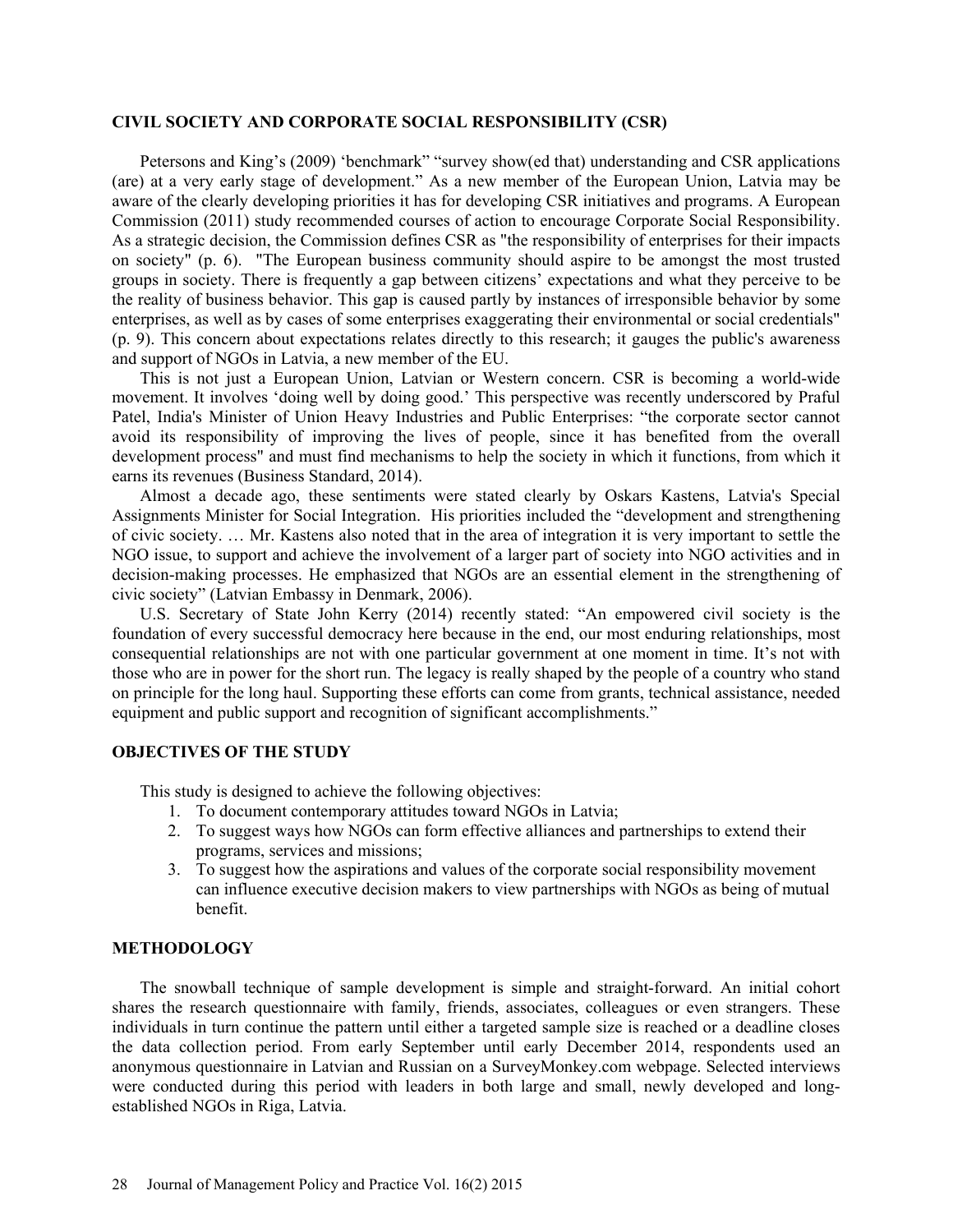#### **RESULTS**

#### **The Sample - Age**

The age distribution for the respondents is detailed in Table 1 below. The median age for the Latvian population as a whole is 41.4 years; this is significantly older than the research sample for this study. The median age for all respondents is 27.8, a 13 year difference.

| Age       | 793 (100%) |
|-----------|------------|
| under 20  | 117(15%)   |
| $21 - 30$ | 370 (46%)  |
| $31 - 40$ | 123(16%)   |
| $41 - 50$ | 78 (10%)   |
| 51-60     | 71 $(9%)$  |
| Over $60$ | 34(4%)     |

### **TABLE 1 AGE OF THE RESPONDENTS**

#### **The Sample – Gender**

The sample in this study is heavily skewed toward females as demonstrated in Table 2.

| Gender | Number | Survey $\%$ | National Percentages |
|--------|--------|-------------|----------------------|
| Female | 532    | 67%         | 56%                  |
| Male   | 262    | 33%         | 44%                  |
| Totals | 794    | l00%        | 100%                 |

### **TABLE 2 GENDER OF THE RESPONDENTS**

Thus, this study reports the results of younger, female sample rather than the population in general. There is a possible explanation for the gender differences; the majority of Latvian college students are females, and the survey began with a cohort of these students, who contacted their friends, who contacted their friends. According to Public Broadcasting of Latvia lsm.lv (2014), "55.8% of the newly-enrolled students are female." Therefore, the over-representation of women can be partially attributed to the social networking methodology. The age disparity can also be attributed to the survey's methodology, which was conducted online. The younger generation is clearly more wired in (and tuned in) than their parents and grandparents.

#### **Trust in NGOs**

Trust results from credibility and accountability. It is a major component of the relationships between people and organizations. Many NGOs are independent, self-supporting organizations which rely in part on client revenues, grants, donations, volunteers and general good will.

All organizations exist in part because they have earned the trust of their stakeholders. Inese Danga (2014), a project manager of the charity NGO ziedot.lv, has noted "People learn to trust when they see results." Trust is the cement that holds the system together with its customers, clients, donors, staff and communities.

One of the questions in the survey explored this issue of trust. As seen in the table below, there is a modest level of trust in NGOs.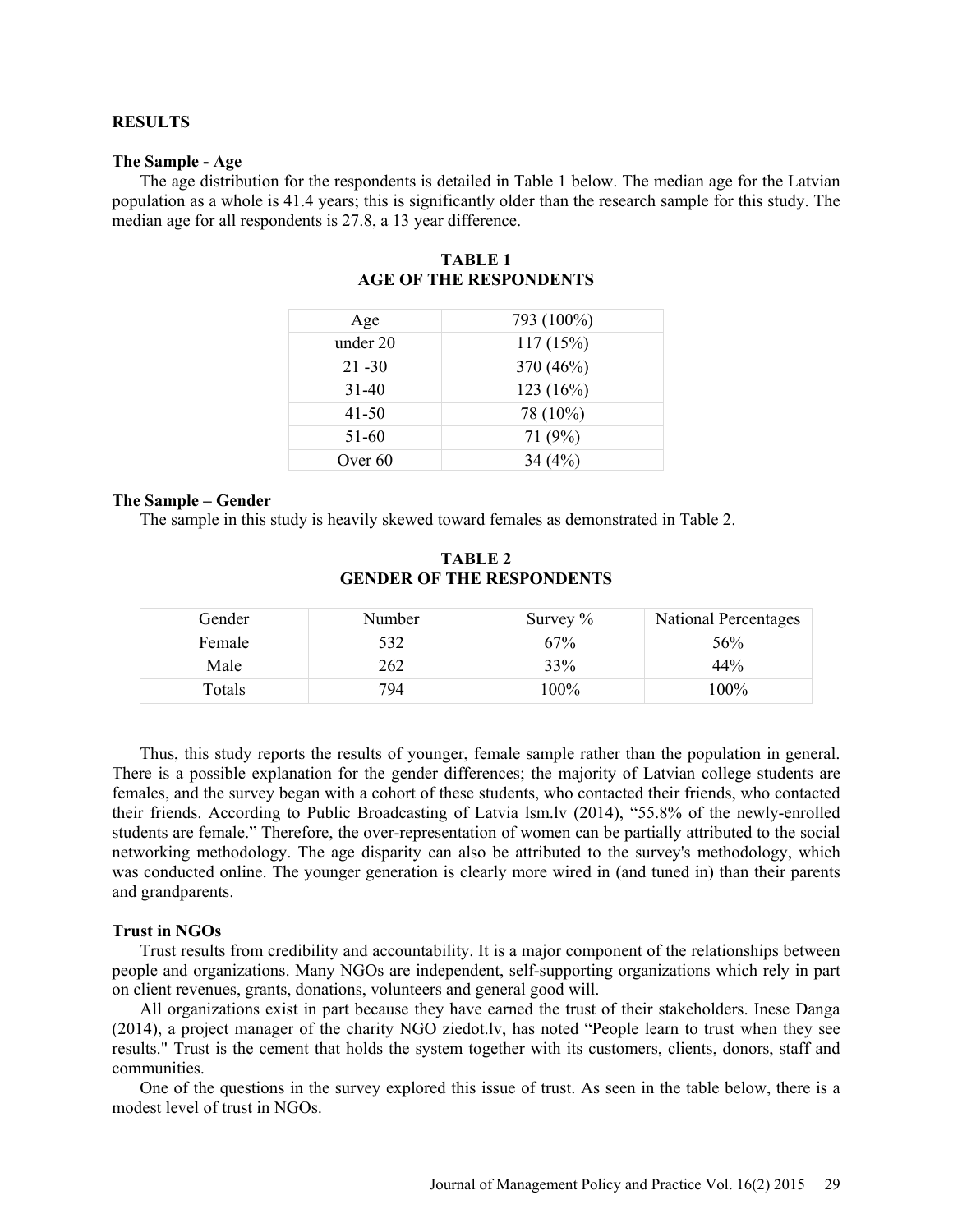| Level of Trust       | $N = 783$ | $\frac{0}{0}$ |
|----------------------|-----------|---------------|
| No Trust             | 18        |               |
| A Little Trust       | 67        |               |
| Partial Trust        | 301       | 38            |
| <b>General Trust</b> | 341       | 44            |
| Complete Trust       | 56.       |               |

## **TABLE 3 LEVELS OF TRUST IN NGOs**

The mean score for this trust index  $(1 = No Trust, 5 = Complete Trust)$  is 3.45, a modest point between Partial Trust and General Trust. When viewed through the lens of age, the trust perceptions show no real difference. While 48% (230 out of 484) respondents under the age of 30 noted General/Complete Trust in NGOs, 54% (55 out of 102) of those over the age of 50 shared these views. There does not appear to be a generational difference between those born just before or since Independence and their parents' and grandparents' generations. There was also only a minor difference when the trust index was analyzed by gender; the women had a slightly higher trust score (3.53) than the men (3.27).

An example of this questioning of trustworthiness comes from the head of a local neighborhood association in Riga. A long-time resident in a mixed residential and commercial area with 14,000 people, Alija Turlaja (2014) noted the concerns that her friends and neighbors had when she started the NGO in 2011. People asked, "What political party do you represent?" or "What religion, cult or sect are you from?" and even "Are you part of the city government?" These comments illustrate the modest responses to questions about trust and support of NGOs.

The survey instrument included an open-ended question about respondents' general thoughts about NGOs. The second most frequent set of responses fell into the category of dissatisfaction. Some people do not believe in the mission of many NGOs, considering them "big talkers, but small doers." Some were not confident that the donated funds were used for the assigned purposes of the charity. These views relate directly to trust.

#### **Respondents' Involvement with NGOs**

One of the leading indicators in this research is to understand what contact, if any, respondents have had with NGOs. As can be expected, the percentage of the 323 respondents who reported that they "have never taken part" in a program or service offered by an NGO generally decreases with age as shown in the table below.

|          | % of Age cohort<br>which has never<br>taken part in NGO |  |
|----------|---------------------------------------------------------|--|
|          | activities                                              |  |
| Under 20 | 51%                                                     |  |
| 20-30    | 48%                                                     |  |
| 30-40    | 35%                                                     |  |
| 40-50    | 22%                                                     |  |
| 50-60    | 25%                                                     |  |
| Over 60  | 11%                                                     |  |
|          |                                                         |  |

## **TABLE 4 PARTICIPATION WITH NGOs**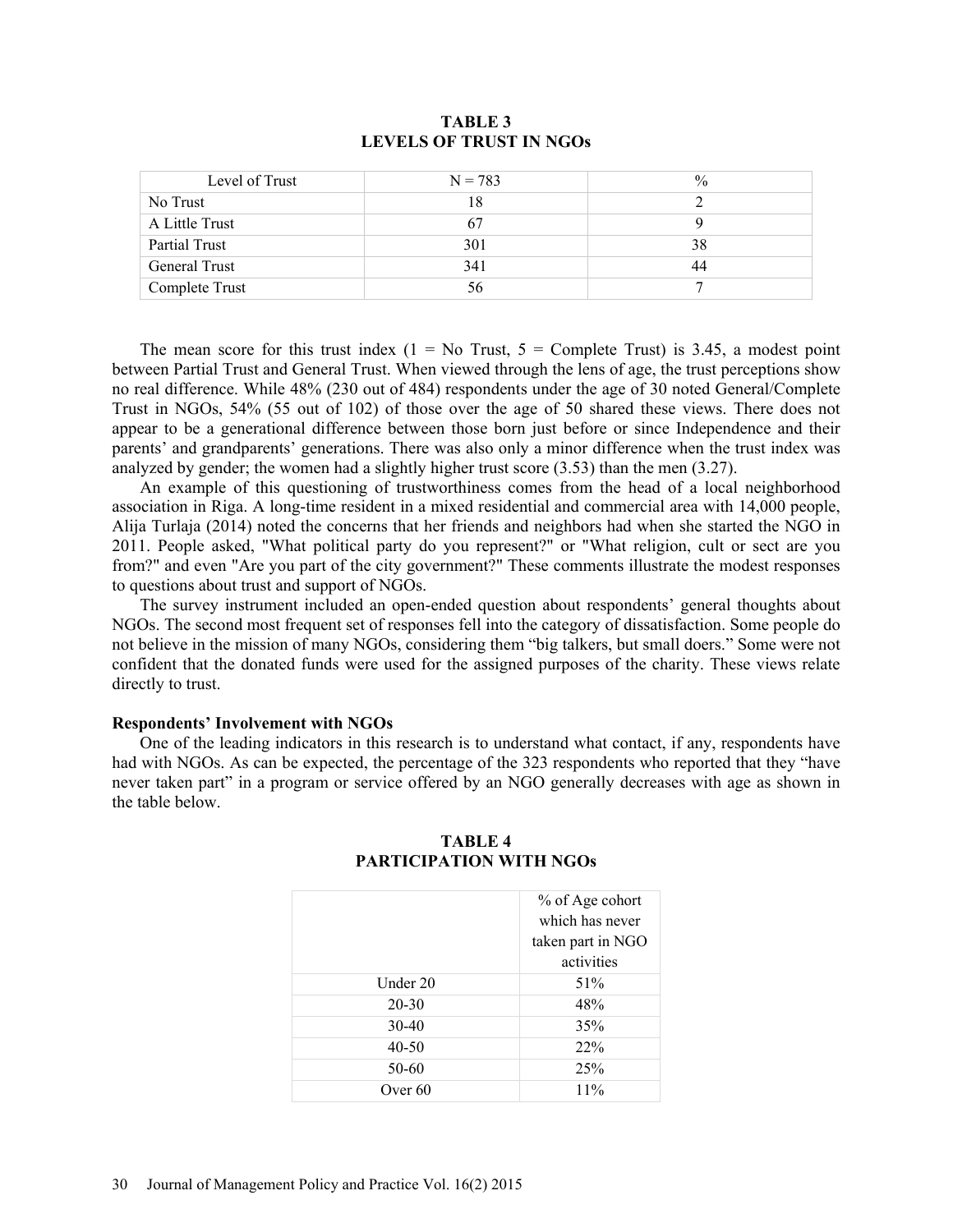Respondents were asked about different levels of participation or contact with NGOs. Results show that 30% ( $n = 240/793$ ) have worked as volunteers for an NGO, and 24% ( $n = 194/793$ ) have donated money to one of the organizations for charity. In addition, almost  $16\%$  (n = 123/793) have been supported by an NGO, and  $20\%$  (n = 157/793) have been involved with organizing several kinds of activities or events for an NGO. (It is possible that some people did more than one of these activities.) On the other hand,  $40\%$  (n = 322/793) of the respondents reported that they had never taken part in any kind of activity associated with an NGO. The table below shows the different types of engagement the respondents reported having with NGOs by age category.

| $N = 476$                 | Volunteer | Donating<br>Funds | Sponsor          | Organizing<br>events | Recipient of<br>goods,<br>programs or<br>services | Employed<br>by NGO | Other          |
|---------------------------|-----------|-------------------|------------------|----------------------|---------------------------------------------------|--------------------|----------------|
| Under 20                  | 37        | 13                | $\mathbf{1}$     | 17                   | 27                                                | $\overline{4}$     | $\mathbf{0}$   |
| $20 - 30$                 | 119       | 71                | $\boldsymbol{0}$ | 56                   | 60                                                | 33                 | 6              |
| $30 - 40$                 | 34        | 42                | 13               | 27                   | 14                                                | 31                 | $\overline{4}$ |
| $40 - 50$                 | 26        | 37                | 6                | 21                   | 12                                                | 27                 | 6              |
| $50 - 60$<br>60 and older | 16        | 21                | 10               | 22                   | 9                                                 | 28                 | $\overline{2}$ |
|                           | 10        | 11                | $\mathfrak{Z}$   | 17                   | $\overline{2}$                                    | 13                 | 5              |
| <b>TOTAL</b><br>$%$ of    | 242       | 195               | 33               | 160                  | 124                                               | 136                | 23             |
| engagement                | 51%       | 41%               | 7%               | 34%                  | 26%                                               | 29%                |                |

## **TABLE 5 RESPONDENTS' ENGAGEMENT IN NGO ACTIVITIES BY AGE COHORT**

Note: respondents may have engaged in more than one type of activity.

Note: The question asked if the respondents had ever engaged, so this may not be a reflection of the current levels or types of involvement.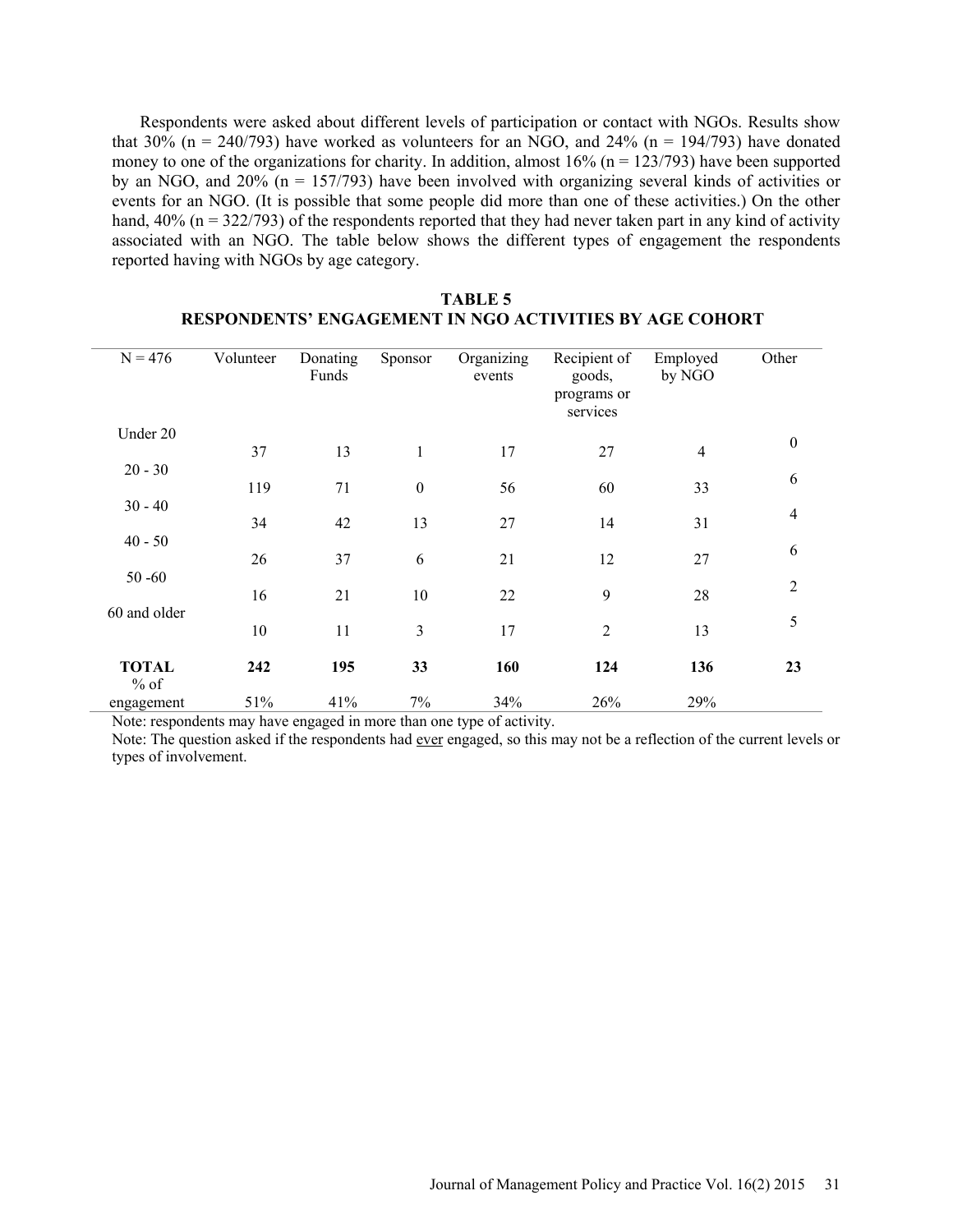| Question                                                                                                                                                                   | Strongly<br>disagree | Disagree | Neither agree nor<br>disagree | Agree  | Strongly<br>agree |
|----------------------------------------------------------------------------------------------------------------------------------------------------------------------------|----------------------|----------|-------------------------------|--------|-------------------|
| Do you agree that NGOs are<br>important for Latvia's future<br>growth, development and stability?<br>$(n=792)$                                                             | $1\%$                | $2\%$    | 14%                           | 57%    | 26%               |
| Do you agree that NGOs are<br>important in helping people in<br>Latvia live in a free country (for<br>example, voting, press, television,<br>individual rights)? $(n=791)$ | $1\%$                | $5\%$    | 19%                           | 53%    | 22%               |
| Do you agree that NGOs are<br>important in helping people in<br>Latvia enjoy culture (for example,<br>theater, museums, film)? $(n=793)$                                   | $1\%$                | $6\%$    | $23\%$                        | 48 %   | $22\%$            |
| Do you agree that NGOs are<br>important in helping people in<br>Latvia with basic needs (for<br>example, food, housing, health<br>services, and clothes)? $(n=797)$        | $1\%$                | $13\%$   | $24\%$                        | $43\%$ | $19\%$            |

## **TABLE 6 PERCENTAGES OF RESPONSES IN EACH CATEGORY**

### **Economic Missions**

Another question asked the respondents to state the extent to which they agreed that NGOs are important for Latvia's future growth, development and stability. The answers clearly indicate that the majority of respondents consider NGOs important for developing the country and maintaining stability: 57% replied "agree" and 26% "strongly agree." Clearly, this sample, which has a majority of younger women, sees the connection between NGOs and the development of the country. As an example, the Foreign Investors' Council in Latvia (FICIL, 2014), "is a non-governmental organization that brings together the largest companies from various countries and sectors that have made significant investments in Latvia." Its goals are to create an on-going "dialogue with the Latvian Government to support improvement in the business environment and investment climate in Latvia." Other examples include the American Chamber of Commerce in Latvia (2014) whose mission is "to foster trade, investment, partnership and friendship between the United States and Latvia and advocate for a better business and investment environment in Latvia".

### **Human Rights Missions**

In the broad field of 'human rights', NGOs can engage in a wide range of activities: "educating on human rights issues, monitoring the human rights situation, gathering and disseminating the information about human rights abuses, lobbying for effective enforcement, advocating, providing the direct assistance to victims of human rights abuses and raising awareness by naming and shaming" (Marcinkute, 2011, p. 63). While not all NGOs engage in all of these activities, the Latvian men (72%) and women (76%) in this study agree or strongly agree that "NGOS are important to helping people in Latvia live in a free country" (question 5). Moreover, this result crosses generations. Just as  $72\%$  (n = 348/482) of the respondents under the age of 30 "agree" or "strongly agree" about the important role NGOs have in this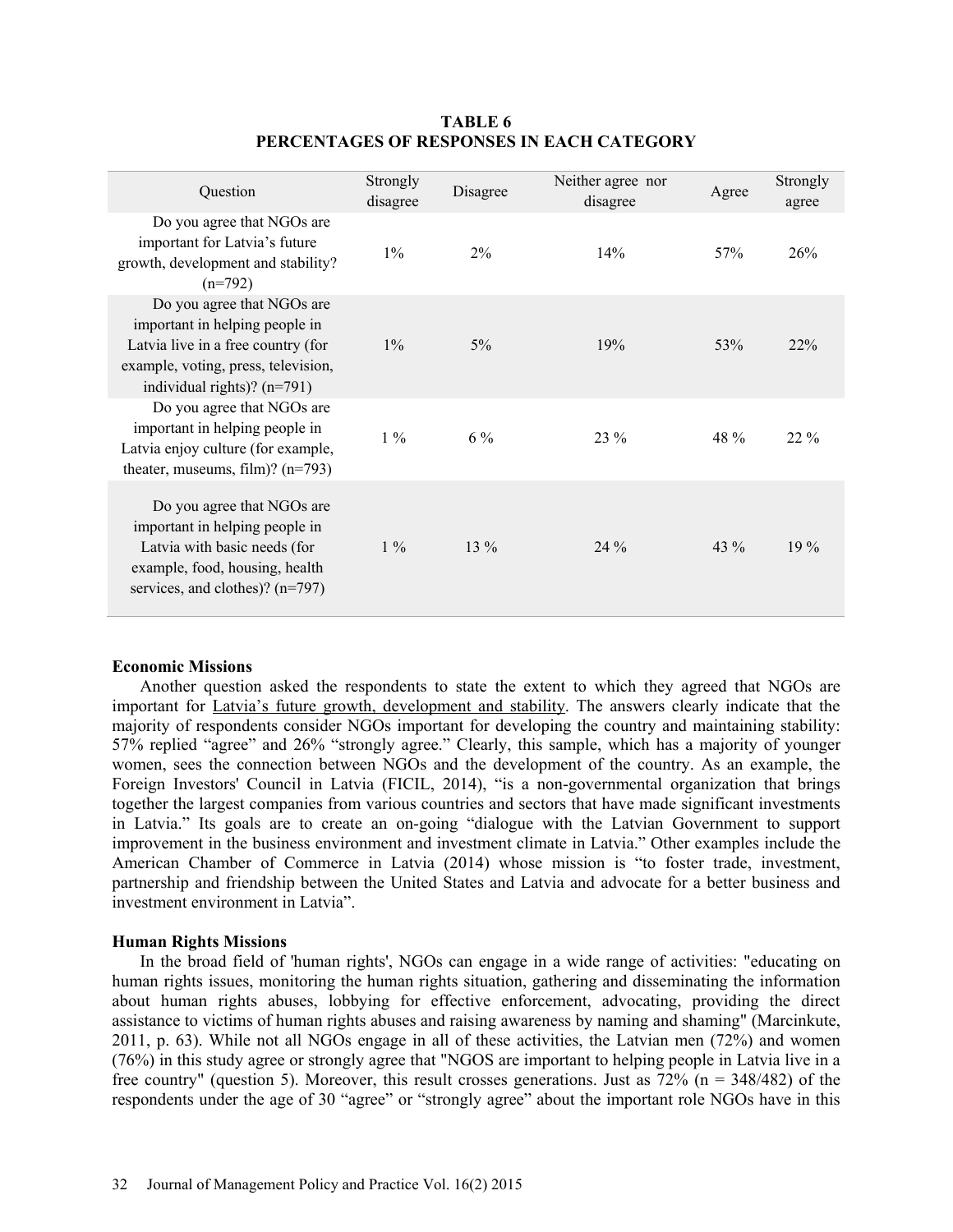sphere, 73% (78 out of 107) of those over age 50 concur. For the most part, the under-30-year-olds are the first generation born in a free post-Soviet Latvia, while their parents and grandparents may recall the role that local and international NGOs might have played in the events leading to independence. Such wide support has major implications for NGO leaders, policy makers and organizations who may consider supporting NGOs in this field.

One example of an NGO in this field is the Liepaja Society of the Blind, which has become a positive role model for other NGOs in the field of good governance and transparency by motivating other NGOs dealing with handicapped people to actively defend and represent interests of their target group" (NGONorway.org, 2014b). Another example is Transparency International Latvia (2014), the local affiliate of a well-known international system which envisions "a world in which government, business, civil society and the daily lives of people are free of corruption".

### **Cultural Missions**

Did respondents consider NGOs as important players in helping people in Latvia enjoy and benefit from cultural activities (for example, theater, museums, film)? An example of an NGO with a cultural mission is the Teterev Family Foundation (2014), which supports "culture, education, as well as community development organizations in cities and rural areas".

The survey indicated positive attitudes. Almost  $70\%$  (n =  $552/794$ ) of the responses showed Support/Strong Support for these NGOs. Age may have some role to play in understanding what these findings mean. 76% of the respondents under the age of 30 ( $n = 370/486$ ) "Agreed" or "Strongly Agreed" that NGOs are important, while only 52% of those over 50 ( $n = 56/106$ ) held these views. Further, 73% of women (n = 387/528) "Agree/Strongly Agree" on the importance of culturally-focused NGOs compared to 61% of the male respondents ( $n = 160/259$ ). While these figures show the majority support, the variation should be considered in planning programs and services.

An open-ended question inquired about what NGOs of any type can do for them; a plurality of respondents (23%) mentioned organizing cultural events, providing more information about such programs, and educating them on what these NGOs can do. This was the single most specified need or set of programs and services that were mentioned, exceeding education, food, housing and economic development.

#### **Basic Human Needs Missions**

Respondents were asked if NGOs were important in helping people in Latvia with basic needs (for example, food, housing, education, health services, and clothes). An open-ended question solicited the following response: "NGOs helped my family in very hard times, when the family was big (with 8 children). This support was very useful and meaningful." There were also some who complained that the government did not support NGOs enough.

The respondents showed less support for NGOs in this sector compared to the others in the study (but it is still a majority). While 13% found NGOs irrelevant to helping inhabitants with these basic needs, the majority (62%) strongly agreed (20%) and agreed (42%) that NGOs have a substantial role with helping society in such matters. For instance, adapting the model from other countries, Ronald McDonald House Charities (2014) uses a mobile van instead of a residential facility to extend health services throughout Latvia. Also, the Vitols Fund (2014) was established by a successful entrepreneur Vilis Vitols and his wife Marta to fund college expenses for poor, rural first-generation students. Over 1,000 young adults have benefited from this philanthropist's vision and programs.

When analyzed by gender, the results demonstrate differences in attitudes.

It is noteworthy that  $68\%$  of the women who responded ( $n = 361/530$ ) agree or strongly agree that NGOs are important in meeting basic needs, while only 49% of the men  $(n = 126/261)$  concurred. On the other hand, only 9% of the women who responded Disagree/Strongly Disagree that NGOs have an important role in helping to meet basic needs for those members of society who need them, while almost one-quarter (24%) of the male respondents hold that negative view. Women live with these issues as part of their role by gender, by culture, by economics.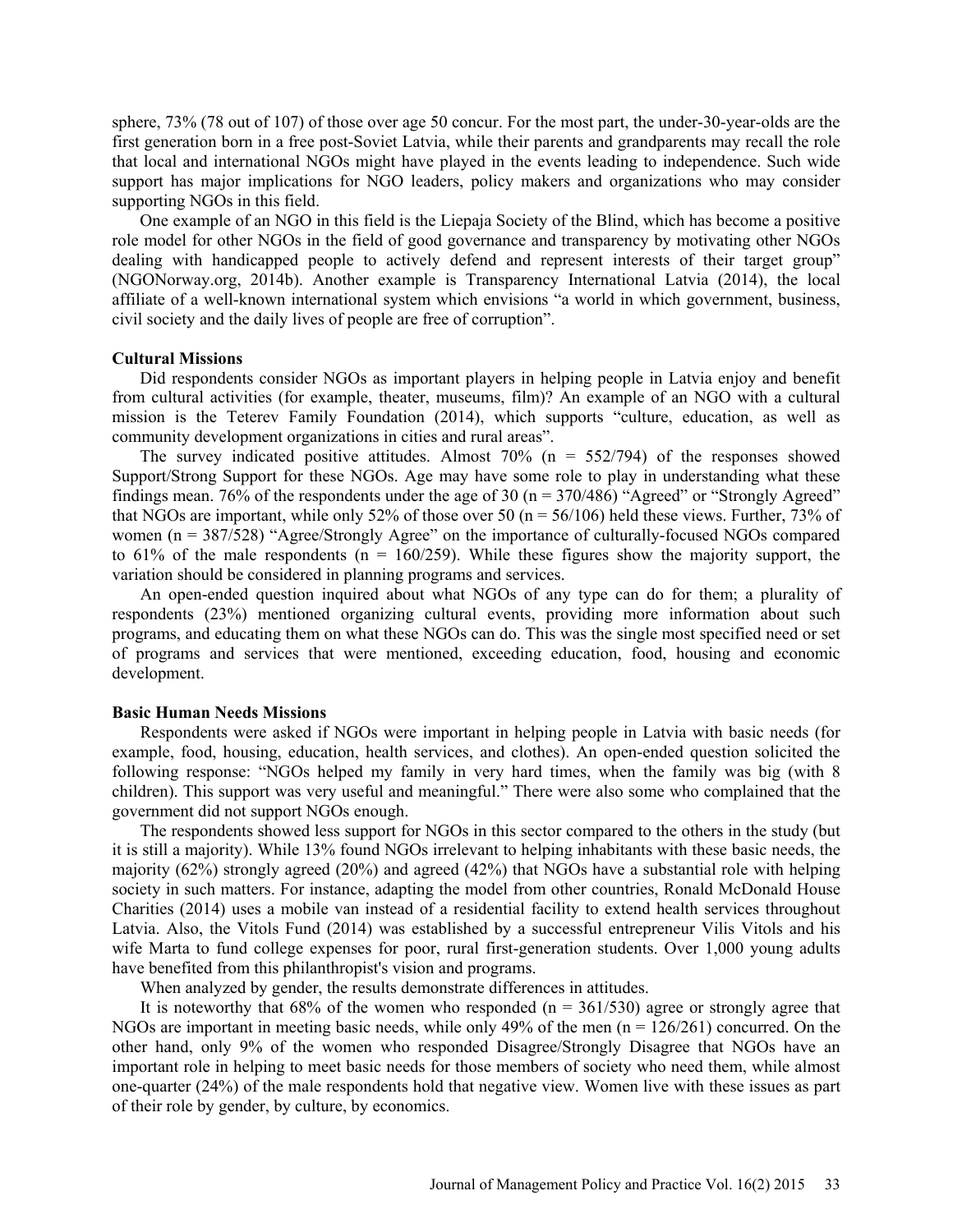## **TABLE 7 SUPPORT FOR NGOs WITH MISSIONS TO HELP MEET BASIC HUMAN NEEDS**

|                        | Strongly<br>Disagree | Disagree | Neither | Agree | Strongly<br>Agree |
|------------------------|----------------------|----------|---------|-------|-------------------|
| Females<br>$(n = 530)$ | $0\%$                | 9%       | 23%     | 45%   | 23%               |
| Males<br>$(n=261)$     | 3%                   | 21%      | 27%     | 37%   | 12%               |

### **IMPLICATIONS**

Will corporate social responsibility in Latvia lead to more cross-sector partnerships? The answer seems to be strongly affirmative. "83% of companies and 97% of NGOs expect partnerships to become either more or much more important in the next 3 years" according to the C&E Business and Society consultancy *Corporate-NGO Partnership Barometer* (2014). As NGO and corporate leaders scan their environments (contextual competency) to gather information for future directions (strategic competency), partnerships and pilot programs across sectors can be a win-win-win process - benefiting NGOs, businesses, the larger community and society.

### **Implications for NGOs**

The major implication of these results for NGOs is that there is strong public support for their work. This may or may not be a surprise to some NGOs. Based on interviews and literature, there has been a general caution to expand cooperative agreements with corporations. There has been a growth of business-NGO partnerships; Bobenrieth and Stibbe's (2010) report stressed that "Companies are becoming increasingly strategic in their NGO engagement" (p.4). Affirming that there will be partnerships, corporations are looking for selected NGOs to enhance their mission, generate positive good will and/or generate a new customer base. Following this, they also noted that "Companies increasingly seek global engagement with local action" (p. 6).

These findings assume critical importance in implementing corporate-NGO partnerships. In addition to support from top leadership, the research stresses that "Employee engagement is increasingly a key driver for collaboration" (p. 8). It is the individual employees who make (or break) the aspirations of their leaders. Finally, partnerships are a two-way street; it is not just about receiving business largess. "NGOs need dedicated resources for the partnership; otherwise the partnerships won't work" (p. 3). This may not be as easy as it sounds. A 2012 report on corporate-NGO partnerships submitted to the Partnering Initiative noted that "NGOs seem to be quite cautious about broadcasting their partnerships with business. "Our research leads us to conclude that NGOs are still somewhat ambivalent about their corporate partnerships" (p. 8).

Based on some of the responses to the open-ended questions in this survey, there could be several reasons for this. First, NGOs may not have the requisite experience in developing and implementing corporate partnerships. By definition such collaborations require compromise, energy, monitoring and periodic renewal (like all relationships!). Second, clients, staff, donors and other stakeholders may worry the corporation's ability to guarantee and maintain confidentiality. This is especially possible when working with larger international corporations, which, on one hand, have so much power and yet are subject to the laws, regulations and oversight of other countries. Finally, executives may be concerned that stakeholders will react negatively if they understood that a local NGO had a collaborative relationship with a specific company. For example, BP and Maxima have both earned well-documented scorn for their willingness to put profits over protecting lives during the Gulf of Mexico oil spill and a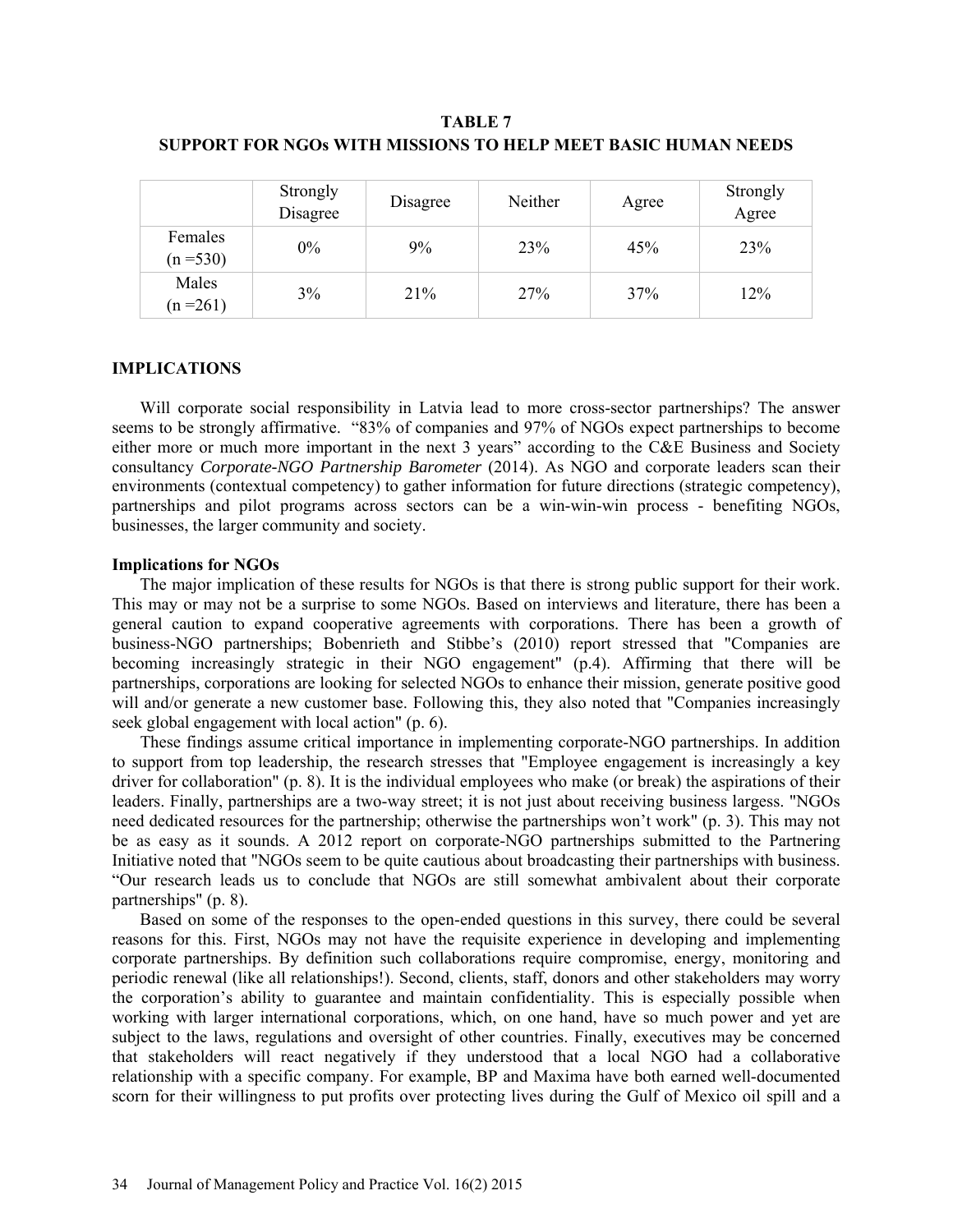major building whose collapsed roof killed dozens in 2013. Despite these obstacles and concerns, overall the climate seems generally supportive for such partnerships when strategically planned.

#### **Implications for Corporations**

As effective corporate leaders ponder future directions, strategic consideration with selected NGOs should be an option. Public opinion, as measured in this research, seems to support the general missions, programs and services of NGOs in a broad range of sectors. Yet this might be more difficult than some imagine. Petersons and King's (2009) research concluded that "Young business graduates were strongly oriented to follow the traditional dicta of business - that their first responsibility to society is to do well within the market. The Western business values most accepted included knowledge and skills, organizational efficiency and high productivity. There was, however, remarkably little interest (bottom of 66 managerial values) in compassion and concern for others, and, implicitly, a social responsibility." This finding crossed age boundaries in a mailed survey with 987 respondents plus interviews: "Both, the older and the younger practitioners found no clear understanding of the nature and functions of CSR. Some associated that with mere propaganda to gain public support others were looking for economic ways to gain more benefits for themselves and to the society." Other impediments to these efforts include cost factors, no/low return on the investment, no visible results of previous efforts, concern for current or future government policies, stockholder concerns and employee resistance.

Additional support for CSR efforts comes from recent research which found that "the variety of CSR programs were consistent with business goals and functions, outlined in contemporary literature (Kotler and Lee, 2005; Lewis, et al., 2001; Maessen, et al., 2007) and surveys by *The Economist* (January 19, 2008)." CSR initiatives help maintain and improve employee satisfaction, protect the environment, increased client loyalty, increased visibility, manage employee safety issues and integrate corporate and stakeholder perspectives.

#### **PRINCIPLES FOR EFFECTIVE PARTNERSHIPS**

Based on this survey, interviews and literature on the topic, there is an emerging consensus about the 'best practices' for successful partnerships between NGOs and corporations. While not every system is ready for such collaborations, the following principles can guide effective planning, implementation and evaluation.

*Principle 1*: Find partners with shared goals. Mutual interests can frame discussions and decisions.

*Principle 2*: Develop specific and measurable objectives. It is not enough just to say "Let's work together." Inter-organizational relationships can be enhanced with agreed upon objectives for a 1-3 year period.

*Principle 3*: Structured Communications are essential. Meetings planned in advance with agendas will help make the best use of people's time and contribute to the sense of involvement.

*Principle 4*: Top-level commitment should be complemented by wide-spread involvement in both systems. When CEOs or top executives agree to a project and plan, most often these responsibilities are delegated. This is where and when the work gets done. The more people are involved, the more likely it is that the collaboration will succeed (up to a point!).

*Principle 5*: Develop a clear budget so that each organization knows and can plan how to meet its commitments. Ad hoc financing cannot be relied upon. A possible goal would be for each partner to contribute up to 1% of its non-personnel budget. It does not have to be an equal split on funds since other resources are also important (indirect costs, public relations, transportation, and printing).

*Principle 6*: Start with small, manageable and focused efforts. Building on successes creates a stronger foundation than a large effort that is only partially complete.

*Principle 7*: Jointly Assess, Review, Modify and Celebrate the program. Too often, NGOs do not publicize their efforts, while corporations often over-state results. When evaluating against predetermined criteria, the process can be managed throughout rather than just upon conclusion. This can also help meet the emerging pressures for greater transparency.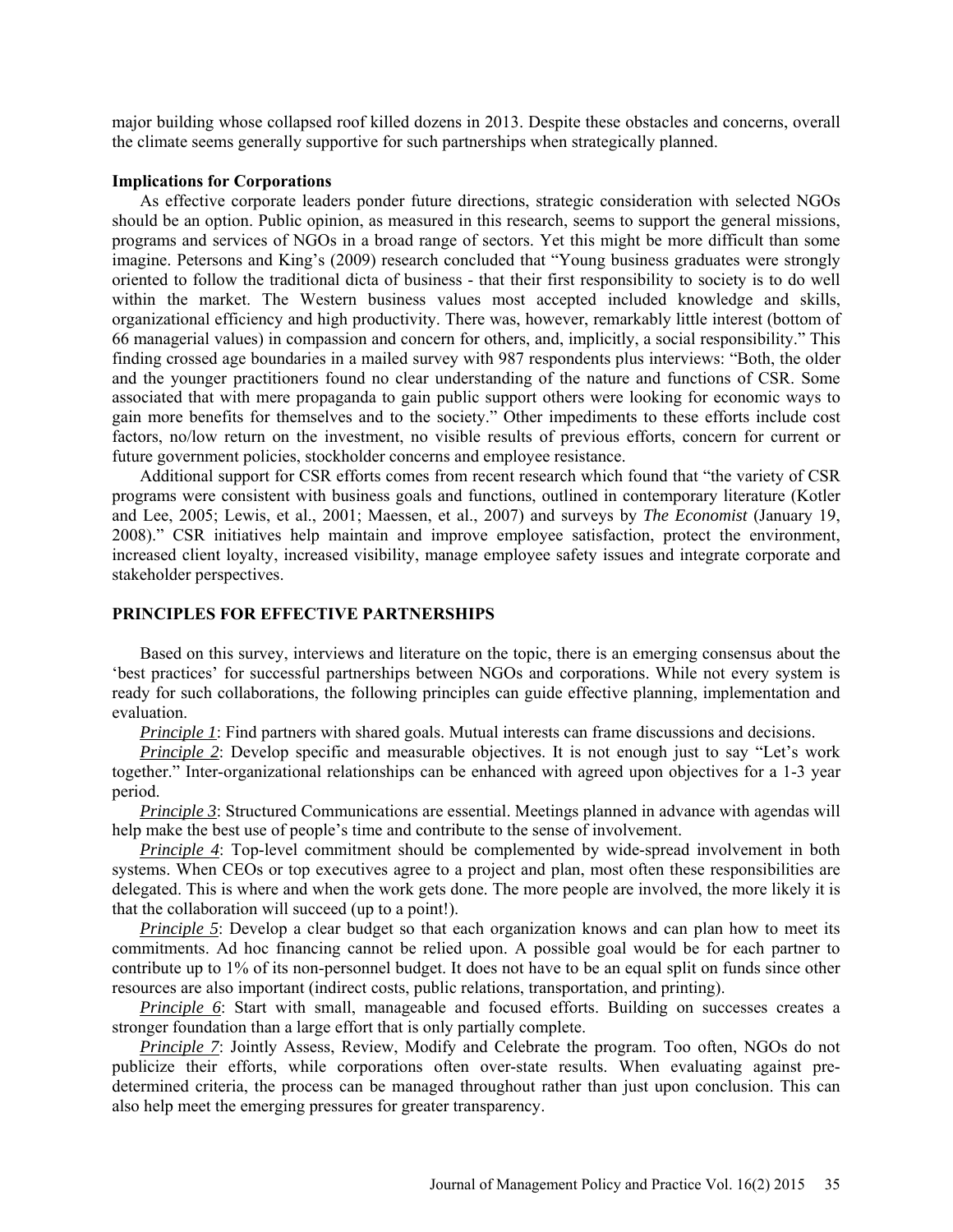The role of top leadership is critical to the success of any planned collaborative effort. A consultant at the HR firm SIA Eiro Personals, Guna Saliete (2014) succinctly stated, "Be the kind of leader you would like to follow."

## **LIMITATIONS**

There are always limitations in every research process. One major concern is that the sample started with university students, faculty, staff and graduates and spread from there. Thus, it may not reflect the general educational level of Latvia's population. Secondly, the sample is skewed toward females. A third concern which limits generalizing from these findings is that the respondents were much younger than the general population. Compounding this, some of the questions were vague and could create issues in interpretation. For example, asking if a respondent has "ever" been involved with an NGO places no time boundaries; a 55 year-old today may have volunteered with an NGO at the age of 35 and responded affirmatively. A fourth caution is the we suspect that the percentage of respondents who report ever being employed in an NGO is higher than the general population, leading to a concern that the respondents were perhaps positively pre-disposed to complete the survey and agree/strongly agree with statements about the roles of NGOs in society.

### **CONCLUDING THOUGHT**

Corporate-NGO partnerships will continue to develop as their leaders remain committed to finding new structures to create a civil society that benefits everyone. As John Winston Lennon (of the Beatles) wrote: "Imagine all the people … sharing all the world."

### **REFERENCES**

- American Chamber of Commerce in Latvia (2014). Accessed December 12, 2014. http://www.amcham.lv/en/value/mission-and-goals
- Bobenrieth, Marie and Darian Stibbe (2010). Changing trends in business-NGO partnerships: A Netherlands perspective. The Partnering Initiative &. SOS Kinderdorpen, July 2010. Accessed November 21, 2014. http://thepartneringinitiative.org/w/wp
	- content/uploads/2012/04/ChangingTrends\_BizNGO\_Partnerships\_2010-2.pdf
- *Business Standard* (2014). "Corporate sector cannot avoid its social responsibility," Saturday, September 13, 2014. http://www.business-standard.com/article/press-releases/corporate-sector-can-notavoid-its-social-responsibility-praful-patel-111032100062\_1.html
- C&E Business and Society Consultants (2014). Accessed December 12, 2014. http://www.candeadvisory.com/barometer
- CIA (2014). *The World Factbook*. Washington, D.C.
- Danga, Inese (2014). Interview on October 17, 2014.
- European Commissison (2011). *A renewed EU strategy 2011-14 for corporate social responsibility*. Communication from the Commission to the European Parliament, the Council, the European Economic and Social Committee and the Committee of the Regions. Brussels, COM(2011) 681 final, November 25, 2011.
- FICIL (2014). http://www.ficil.lv/index.php/home/ Accessed December 5, 2014.
- Holland, Thomas and Roger Ritvo (2008). *Nonprofit Organizations: Principles and Practices*. New York, Columbia University Press.
- Ishkanian, Armine (2004). "Anthropological perspectives on civil society and NGO development in a post- socialist context," Paper presented at NGO Study Group Seminar *Ethnography of NGOs: Understanding Organizational Processes*, Oxford, England, April 28, 2004.
- Kerry, John (2014). "Remarks at the Civil Society Forum Global Townhall." National Academy of Sciences, Washington, D.C., August 4, 2014.